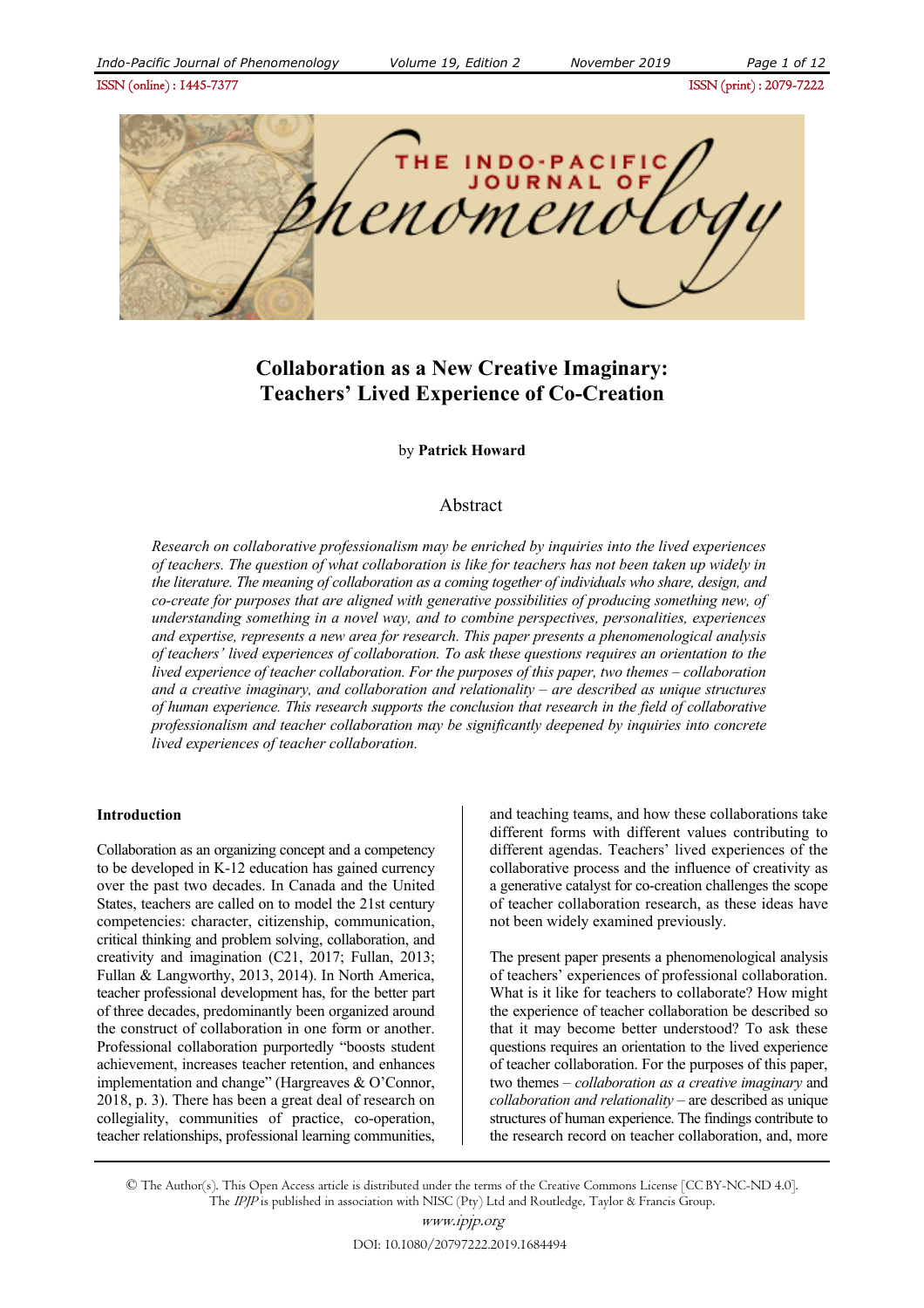specifically, contribute knowledge about teachers' lived experience of the collaborative process, and about how collaboration understood experientially intersects with human creativity and creative capacity.

#### **Background**

The term collaboration had little uptake in educational literature until relatively recently. The word *collaborate* was freighted with negative connotations after it was first recorded in 1940 to describe "the traitorous cooperation with an occupying enemy" (*Online Etymology Dictionary*, 2019). It was not until the 1960s that library catalogues included entries on *collaboration* to mean working together co-operatively (Roe, 2007). Today, the word *collaborate* in its various forms reflects a fundamental shift in Western thinking away from the ideal of the self-maximizing individual in favour of a collective sense of communal effort and connected intelligence. The shift towards a more collaborative culture across all aspects of society has been accelerated by information and communication technologies, social media, the drive for innovation, and enhanced modes of connecting in an increasingly globalized world.

Although the term is ubiquitous, arriving at an agreed upon definition is challenging. Roe (2007) attempts to delineate a clear definition of collaboration and draws on

the work of Schrage (1990) who proposed a definition of collaboration as a process of shared creation in which two or more individuals with complementary skills interact to create a shared understanding that neither had previously possessed or could have come to on their own; shared meaning is created about a process, a product, or an event. Moran and John-Steiner (2004) define collaboration as representing a *higher standard* compared to everyday social interactions that include working together and co-operation. Collaboration involves a blending of skills, temperaments, efforts and sometimes personalities to realize "a shared vision of something new and useful" (Moran & John-Steiner, 2004, p. 11). Commentators have worked to differentiate collaboration, its forms and processes from the more quotidian interactions associated with co-ordination, co-operation, and working together, which are often relegated to "less elaborate and less ambitious undertakings" (Pollard in Roe, 2007, p. 22). As with any human experience, attempts to demarcate what constitutes collaboration are understandably messy and, one may argue, not in fact possible.

Roe (2007), Sawyer (2008), John-Steiner (2000), Montiel-Overall (2005) and others have described collaborative structures that align with three basic classifications. The classifications attempt to differentiate collaboration in scope and depth.

| Co-ordination<br>$\mathbf{1}$ . | A common practice of groups and individuals where<br>information is exchanged, and people assist one another<br>for increased work efficiency. Includes arranging schedules<br>and meetings to avoid redundancies. Minimal levels of<br>involvement by participants; efficiency is key.                                                                                                                                              |
|---------------------------------|--------------------------------------------------------------------------------------------------------------------------------------------------------------------------------------------------------------------------------------------------------------------------------------------------------------------------------------------------------------------------------------------------------------------------------------|
| Co-operation/Partnership<br>2   | This classification is synonymous with organizational<br>management literature. Involves greater commitment<br>with an end product as an outcome. Participants come<br>together to share resources, space and ideas. Confidence<br>and trust are developed. Indicates an ethos of teamwork,<br>co-operation and networking, with some interdependence.                                                                               |
| Integration<br>3.               | This model is the most involved and intense. Partici-<br>pants take part in shared thinking, shared planning and<br>shared creation. Responsibility and conceptualization are<br>a joint venture. Partners work closely and develop a<br>synergy that allows them to create together. Partners<br>expand their individual potential and create jointly what<br>would exceed their capacity individually (Montiel-<br>Overton, 2005). |

**Table 1**: **Differentiation of Collaboration**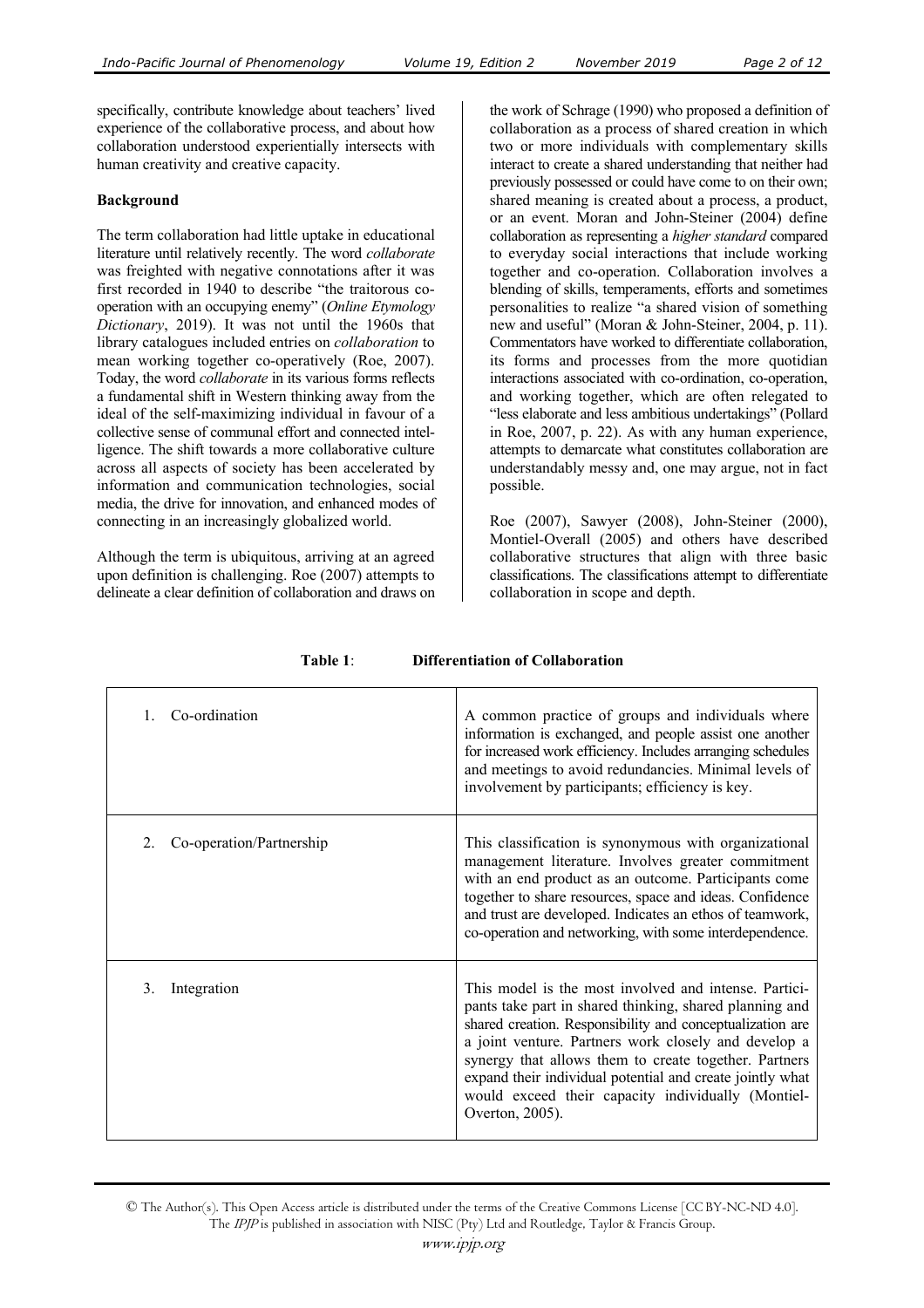Collaboration is one of the "6Cs" of 21st century education (C21, 2017; Fullan & Langworthy, 2014; Ontario Ministry of Education, 2016). It is understood as the ability to "work in teams, learn from and contribute to the learning of others, social networking skills, empathy in working with diverse others" (Fullan & Langworthy, 2104, p. 22). The collaboration called for in 21st century teaching and learning best aligns with the collaborative structure of *integration* (Montiel-Overton, 2005). Collaboration is also understood as being instrumental for the purposes of "creation and use of new knowledge in the world" (Fullan & Langworthy, 2014, p. 32). Teachers are expected to model collaboration for students, and these "new pedagogical capacities" (Fullan & Langworthy, 2014, p. 56) are developed through professional learning undertaken in an established collaborative culture. Fullan and Langworthy (2014) point out that

… we have 40 years of research showing that continued, focused collaboration produces schoolwide learning ... . Our conclusion is that developing learning cultures is the primary task, with professional development and appraisal as enablers, not drivers. Professional learning should be designed as a holistic, ongoing formative feedback cycle with continuous collaboration at its centre. (p. 57)

The language of collaboration as it relates to *student learning* is closely associated with creativity, imagination, and developing new knowledge. This type of collaboration is classified as fully "integrated" in the collaborative framework presented by Montiel-Overton (2005). Individual capacity is expanded as students create together. However, when we look closely at the language of collaboration as it relates *to teachers*, we find that this is not the case. Teacher collaboration, as it is most often explicated in the literature, does not meet the classification of integration.

#### **Teacher Professional Collaboration**

Vangrieken, Dochy, Raes, and Kyndt (2015) conducted a systematic review of research on teacher collaboration. The study investigated the focus and depth of teacher collaboration as it appeared in the research. Of particular interest in the study by Vangrieken et al. is the fact that there is not a single use of any of the terms *creativity*, *co-creation*, *imagination* or *new knowledge* in the review. The focus and depth of teacher collaboration was delineated on a continuum from s*uperficial* to *deeplevel*. However, the connection of teacher collaboration to the classification of "integration" that reflects synergy, creativity, co-creation, and increased creative capacity is non-existent in the literature.

In a recent publication, Hargreaves and O'Connor (2018) build on thirty years of research on teacher collaboration and propose the concept "collaborative professionalism" (p. 4). Collaborative professionalism, as conceived by Hargreaves and O'Connor, "is about how teachers and other educators transform teaching and learning together to work with all students to develop fulfilling lives of meaning, purpose, and success" (2018, p. 4). Their definition further points to the "joint work" of collaborative professionalism as "embedded in the culture and life of the school", and emphasises the fact that "educators actively care for and have solidarity with each other" as key to their collaborating professionally to "pursue their challenging work together" (Hargreaves & O'Connor, 2018, p. 5). The authors outline 10 tenets of collaborative professionalism designs. The tenets conceptualize such collaboration in abstract and generalized ways. This level of abstraction is reflected in the tenth tenet, *Big Picture Thinking for All*: "In collaborative professionalism, everyone gets the big picture. They see it, live it, and create it together"  $(p. 7)$ .

Collaborative professionalism and teacher collaboration research as a whole may be enriched by inquiries into concrete lived experiences of teacher collaboration and into *what it is like* to collaborate. What is the meaning of collaboration as a coming together of individuals to share, to design, to co-create for purposes that are aligned with generative possibilities for producing something new, of understanding something in a novel way, to combine perspectives, personalities, experiences and expertise for a shared purpose? What do we really mean when we say of collaboration that it is to "see it, live it, and create it together" in order to "get the big picture" (Hargreaves & O'Connor, 2018, p. 7)? The present study is an initial attempt to address the gap that currently exists in the research literature on teacher collaboration.

## **Methodology**

The present inquiry is part of a larger study titled *Reconceptualizing Teacher Identity for the Creative Economy*. The research took place at six sites across Canada with teacher participants. Data was gathered on the teachers' lived experiences as they developed creative practices. The teachers were trained as artists/researchers and encouraged to experiment with emerging pedagogical practices and design thinking to support innovation within their school communities and within their own professional practice. While space will not permit a full explication here of the a/r/tographic process undertaken with the teachers, it has been described elsewhere (see Howard et al., 2018).

As teachers at the research sites engaged in the creative processes of artmaking, important themes began to emerge (Howard et al., 2018). At the author's research site, the participants chose to collaborate to design *something* that would be useful to their day to day practice. Over a period of four months, a multi-modal, multi-

<sup>©</sup> The Author(s). This Open Access article is distributed under the terms of the Creative Commons License [CC BY-NC-ND 4.0]. The IPJP is published in association with NISC (Pty) Ltd and Routledge, Taylor & Francis Group.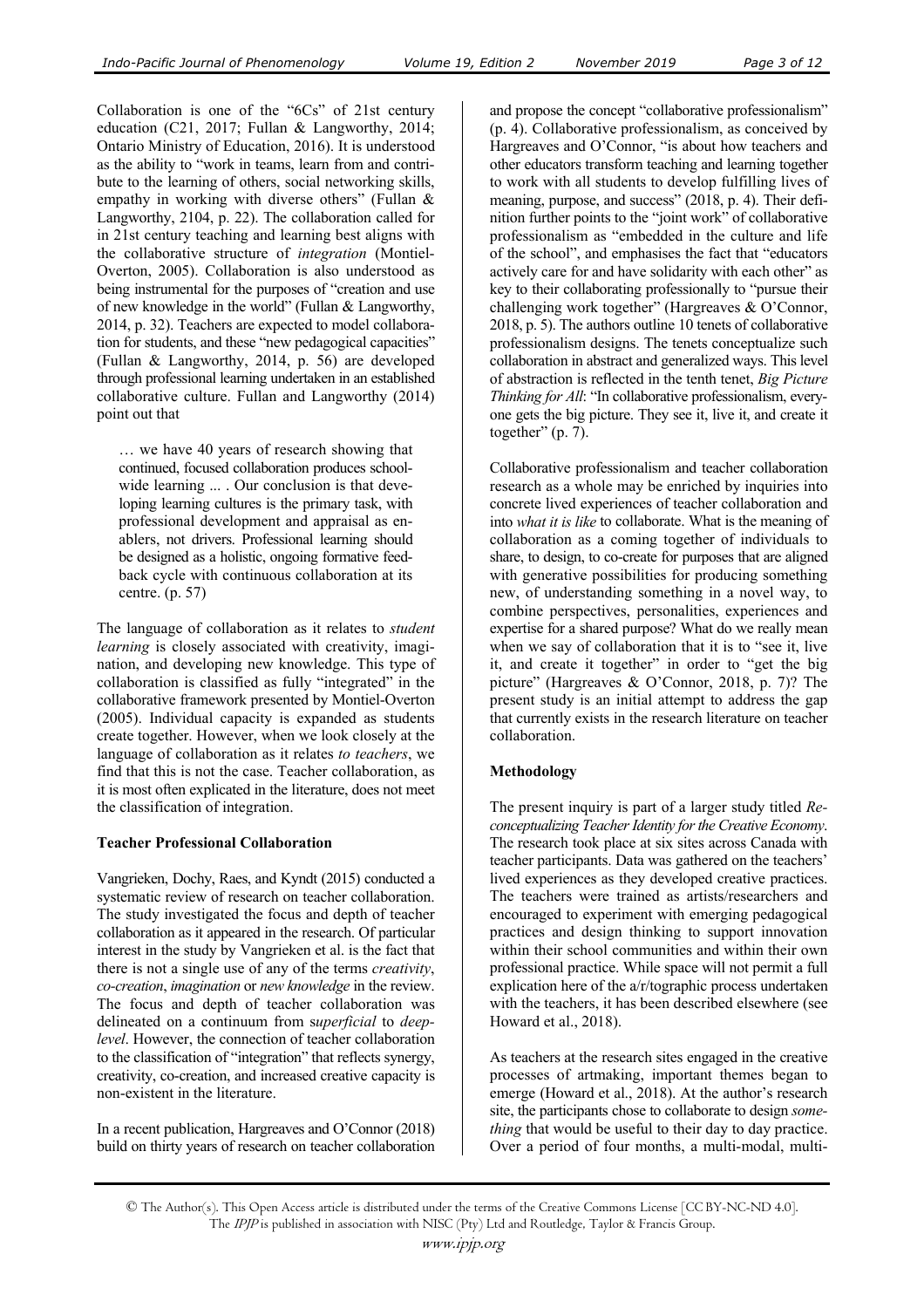media online teacher resource, designed to help other teachers use digital media in lesson planning, gradually took shape. The teachers worked closely together to develop the requisite skills to bring their design to life. The six teacher-participants responded to a call distributed widely to teaching staff through school district email. Serendipitously, the group represented generalist primary and elementary grade teachers (Kindergarten to Grade 6), two specialist secondary teachers (Technology and Music), and a former school principal who had returned recently to the middle school classroom. Four female participants and two male participants responded to the call. One teacher was at the beginning of her career; one was nearing retirement, and the others were mid-career teachers. Other than the Music teacher, none of the participants identified themselves as either art teachers or artists. The inquiry relied on primary sources of data including journal records of participants' direct and past experiences of the collaborative process.

The participant teachers' experiences with professional collaboration were described primarily through analysis of their respective lived experience descriptions (LEDs) and vignettes (Schratz, Schwartz, & Westfall-Greiter, 2013) of concrete situations in which they had worked collaboratively. LEDs in narrative form were used to define collaborative situations and to determine within each individual situation the point from which further reflection can proceed. The participants met as a group once weekly over the four-month period in which collaboration took place. In the final six weeks of the research period, interviews were conducted with each of the individual participants, with discussions and the sharing of journal entries in detail-focused open-ended conversational interviews (Dahlberg, Drew, & Nyström, 2002; Vagle, 2014; van Manen, 1997, 2016) providing opportunities for further reflection.

## **Data Interpretation**

Phenomenological interviews, experiential lifeworld material (anecdotes, narratives), detailed notes, and audio recordings of open-ended conversations generated the empirical research data that captured pre-reflective direct experience. The data are descriptive in the sense of revealing in greater detail the authentic, experiential narrative accounts written by the respective participants. The participants shared lived experience descriptions and vignettes through written journals and conversational interviews that were audio recorded and transcribed using Atlas.ti software. Rich data emerged and were subjected to thematic analysis. The transcripts revealed thematic statements that formed the basis of more indepth phenomenological descriptions. Both holistic and selective approaches were employed to isolate thematic statements of practical significance (van Manen, 1997, 2016).

The first step in a phenomenological inquiry is to orient

to the lived experience by questioning and focusing attentively on the nature of the phenomenon being investigated. It is regarded as essential to put aside or bracket (Giorgi, 1997; Husserl, 1913/1998; van Manen, 2016) or at least bridle (Dahlberg, 2006) pre-existing assumptions, conceptions, biases, and taken for granted perspectives in order to uncover essential aspects of the phenomenon itself – the meaning structures of experiences as they are lived *through* by bringing them to the fore. We begin inquiring into the notion of collaboration by setting aside what has been previously given or taken for granted in order to focus on the meaning of collaboration as it reveals itself in the lived experiences of the participating teachers.

### **Collaborative and a Creative Imaginary**

I remember getting my first job with this board. I had just moved back from B.C. [British Columbia] and immediately made a connection with a Grade 2 teacher. She made me feel so welcome. We would  $PLC<sup>1</sup>$  just about every day after school. Really, it was mostly a time to talk, for discussion and great conversations. It was about sharing. I had experiences and ideas to bring, and, of course, she had been teaching longer than me so her contributions were many. That is why collaboration is so important – we learn from each other to create something new!

During that year our main project was creating a social studies unit that encompassed multiculturalism. I shared some things I'd done in the past when I taught out west. She was open [to] and accepting of my ideas. Now, I don't consider myself the most creative person, especially when left on my own to develop something, but working together with someone you connect with – that's a different story for me. We took great pride in building something together, just playing with ideas and developing a unit that included a day of Food Around the World. The whole school researched recipes from other countries and families cooked them. It was quite an event. I remember the joy that was felt by everyone. This was all because two teachers decided to create an inspiring experience for their students.

On the surface, an experience such as that described here seems quotidian, an innocuous re-telling of what occurs between teachers in schools everywhere every day. Yet, the lived experience description says something very important about the phenomenon of teacher collaboration. When we look more closely, we begin to see what it was that made this experience important for

 $\overline{a}$ 1 PLC is an acronym for "professional learning community". It is interesting to see it used as a verb in this instance.

<sup>©</sup> The Author(s). This Open Access article is distributed under the terms of the Creative Commons License [CC BY-NC-ND 4.0]. The IPJP is published in association with NISC (Pty) Ltd and Routledge, Taylor & Francis Group.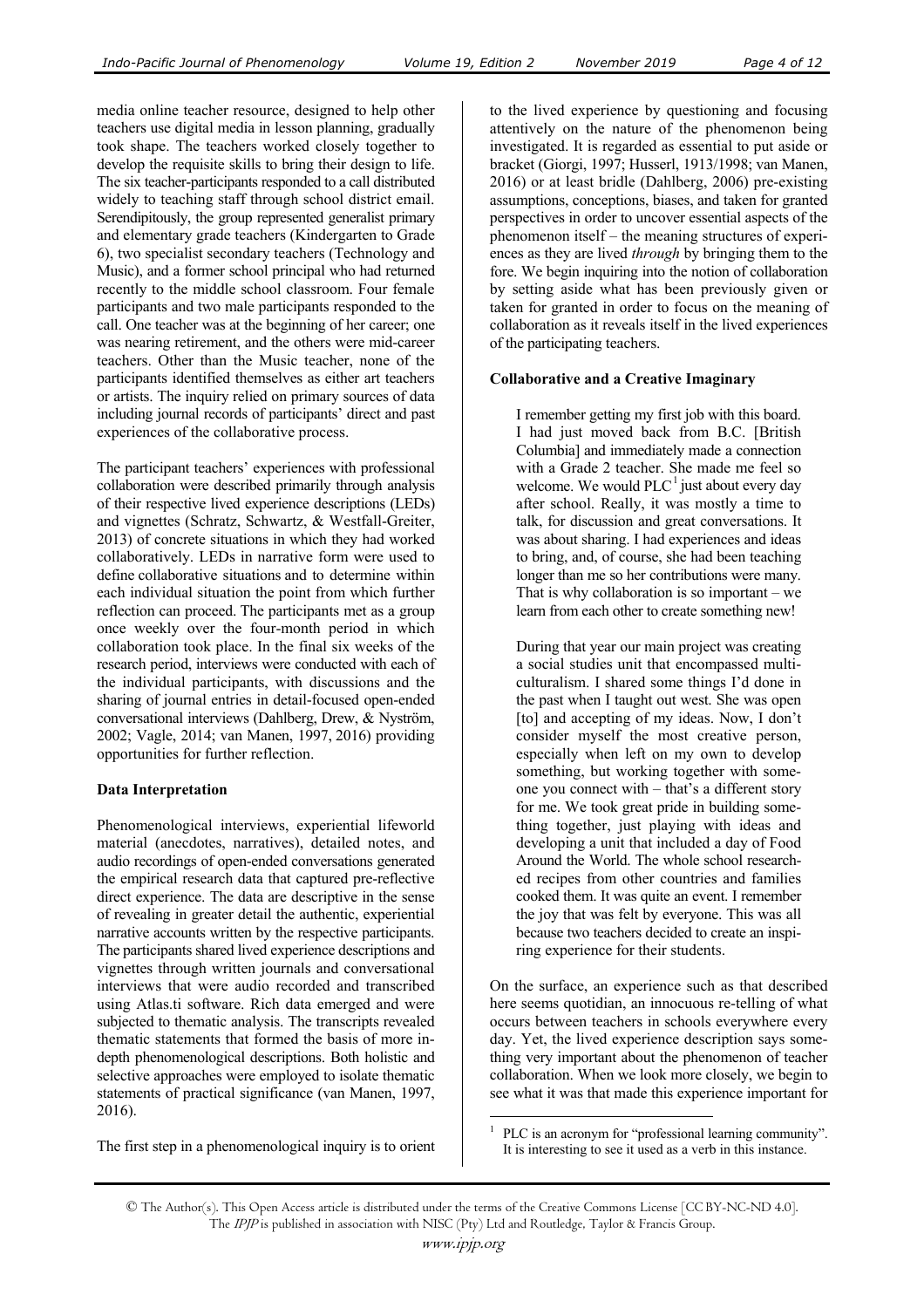this teacher. Van Manen (1997) notes that a lived experience like this particularizes the abstracting tendency of theoretical discourse, and makes it possible for us to be involved pre-reflectively in the lived quality of concrete experience while, paradoxically, inviting us to adopt a reflective stance vis-à-vis the meanings embedded in the experience.

The experience narrated seems to point to collaboration as an invitation to create and to be creative. There is a tacit expectation that coming together for the express purpose of working together is pregnant with un-named possibility, as in "playing something new". Human beings have a built-in propensity for adaptation and improvisation that may reveal itself as a *creativity* that allows us to adapt to the challenges of everyday life. Individually, we problem solve, try new ways of doing things, experiment and discover. Most often such routine experiences escape our notice. Like the development of the social studies unit by two Grade 2 teachers, often our *creative* solutions can hardly be considered original, novel, or new. But, somehow, they *feel* new, new for us. The social studies activity, the collaboration, as the teacher states, held the possibility for her to "create something new". Instances of creativity of this kind are described by Richards (2007) as *everyday creativity* or "little c" creativity as opposed to Csikszentmihalyi's (1996) "big C" or paradigm-shifting creativity. Everyday creativity recognizes the ways we engage in creative practice by improvisation that requires using imaginative capacities that influence our day-to-day lives. The two teachers' Grade 2 Social Studies unit is thus considered creative in a way that is *experienced* as new, as significant, and as meaningful for them. It is in this way that the "creative imaginary" (Barrett, 2012) – that is, the set of beliefs and assumptions that shape our understanding of *where* creativity occurs – can be challenged. This creative imaginary, as an understanding of how teachers understood the experience of collaboration, emerged as an important theme throughout the study. Collaboration in the professional practice setting potentially expands our understanding of creativity (and vice versa) and has implications for what it means when teachers "work together".

#### **Collaboration in Conversation**

In the description provided by the above teacher, there is an openness to explore the unknown. "Really it was a time for talk, for great conversations. It was a time for sharing." What is the significance of conversation and time for sharing in better understanding the experience of teacher collaboration? Gadamer (1960/1989) says that "Conversation is a process of coming to an understanding" (p. 383). There is a blurring of the individual, of holding my own views as I open myself to the other. A genuine conversation, says Gadamer, is never the one we wanted to conduct. "Rather, it is generally more correct to say that we fall into conversation, or even that

we become involved in it" (p. 383). So, in the collaborative conversation, we are called to give over to the possibility that the talk will lead *somewhere* – we cannot truly conduct it, or direct it. Topic leading to topic and idea to idea may be described today as *brainstorming*, but even this seems somewhat directed and contrived. The teacher simply describes "talking and conversation". No-one knows in advance what will "come out" of a conversation. Understanding, or its failure, is like "an event that happens to us", writes Gadamer (1960/ 1989, p. 383), and so too conversation, "good conversation", can be understood as a type of everyday creativity that is generative, that contributes to the imaginary through which something that did not exist before may be revealed. "We learn from each other to create something new", says the teacher.

Another teacher wrote in his LED,

When we think about why schools do not improve as fast as we would like them to, is it perhaps because with no prior collaboration teachers are expected to come up with some spectacular solution from the top of their heads? My experience has been (and it is certainly true of this project) that collaboration sparks much *deeper conversation* [emphasis added], more complete answers and better solutions. When we think about collaboration, teachers must take the bull by the horns and be agents of change.

Conversation, writes Gadamer, "has a spirit of its own … and the language in which it is conducted bears its own truth within it  $-$  i.e. that it allows something to 'emerge' which henceforth exists" (1960/1989, p. 383).

The Grade 2 teacher admits that "… I don't really consider myself the most creative person, especially left on my own … but working together with people you connect with, that's a different story for me." To be creative has long been considered an individual trait. And the popular notion of creative people each being singularly possessed geniuses manifesting invention, innovation and the highest ideals of art and music from within themselves is a powerful cultural trope. The teacher also situates creativity *within herself* and questions her innate talent and ability. But the teacher also describes "working together", "building something together", "developing … together". Thinking about how creativity emerges in a collaborative encounter is a relatively new area of study, but we can look to music, musicology, the fine arts, literature and science for examples of how creative collaboration can be described (Barrett, 2012, 2016; John-Steiner, 2000; Roe, 2007). To this point, creative collaboration has been described as a "marriage of insufficiencies" (Seeleman as cited in Barrett, 2016, p. 476), as each contributor brings a varied profile of skills, knowledge and expertise to the project.

<sup>©</sup> The Author(s). This Open Access article is distributed under the terms of the Creative Commons License [CC BY-NC-ND 4.0]. The IPJP is published in association with NISC (Pty) Ltd and Routledge, Taylor & Francis Group.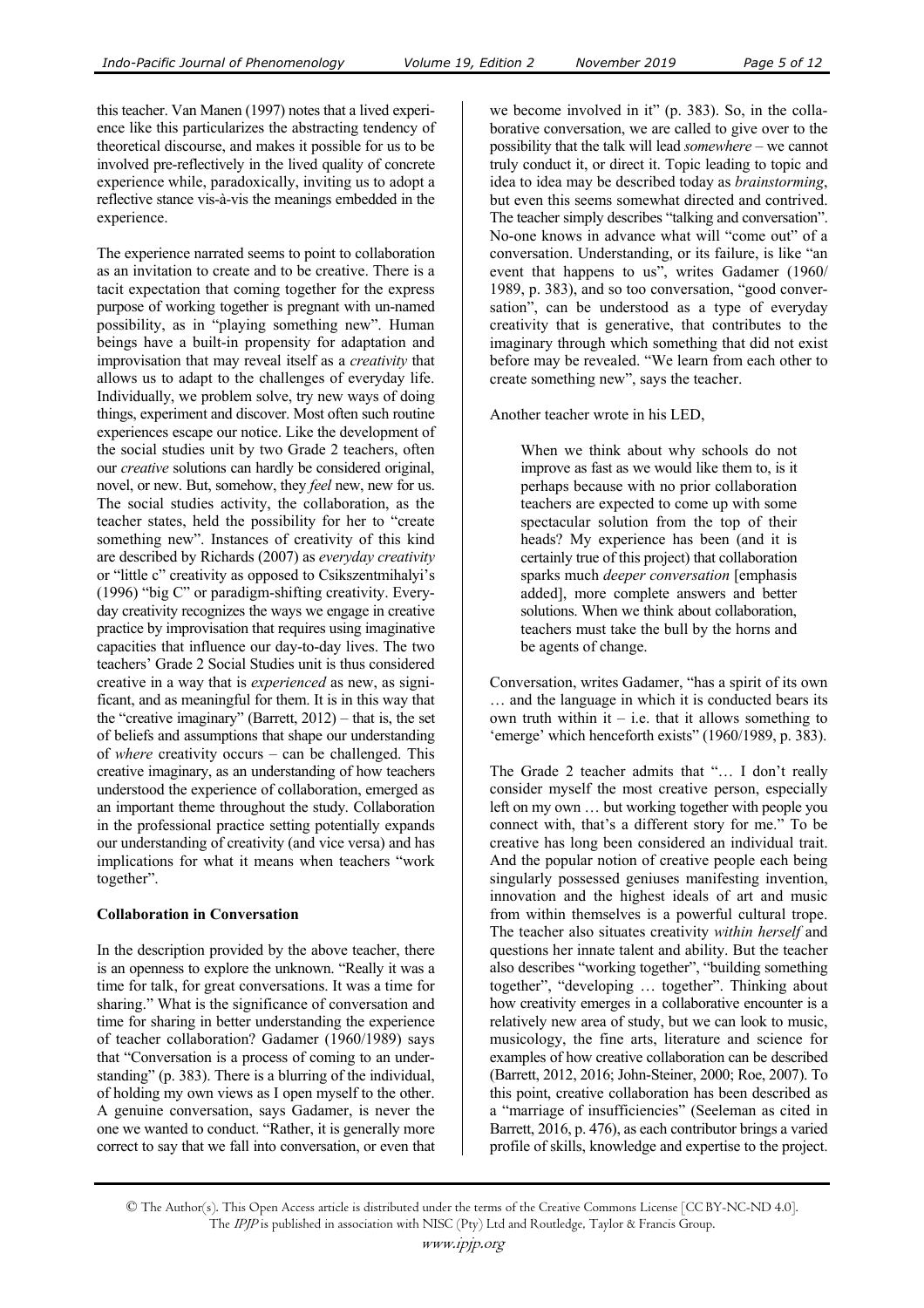Ideally, these are complementary. John-Steiner (2000) describes the collaborative process as one of "mutual appropriation … because in collaborative work we learn from each other by teaching what we know" (p. 3). John-Steiner's work focuses on creative partnerships and co-operative teams, famous collaborations of creative people in the arts, music and science, and her research "is motivated by a desire to understand the psychological nature of collaborations" (2000, p. 4). The dynamics of mutuality revealed in the work, emphasises John-Steiner, "*are not restricted to artists and scientists, but are relevant to people in every walk of life*" (p. 3).

## **Collaboration in Connection**

This past work on creative collaboration is important, but, in some respects, it falls short of helping us to understand the meaning of our everyday experiences of collaborating with others. What is it like to "learn from each other to create something new", as the Grade 2 teacher describes it? What is in "working with someone you *connect* with" in order to be more creative? What does it mean to connect with another in this way? Again, Gadamer (1960/1989) and his concept of the *horizon*, that starts with our lifeworld and the prereflective, may help us understand the type of creative connection. Two teachers come together to collaborate and in doing so provide uniquely different life histories, personalities and temperaments to play off each other. They are equally disparate contributors provided with a collaborative space, and something may emerge that exceeds the potential of either contributor to create alone. How does this happen?

Gadamer maintains that our horizon consists of our tacit, anticipatory and subjective interpretations that aid us in making sense of that which lies at the limit of our lifeworld's understanding. Our horizon is our range of vision that can be seen from a particular vantage point. We draw on what is within our field of understanding to anticipate and project what we cannot see. Different horizons correspond to their different pre-judgments and produce the lifeworld. We are limited by our horizons; yet, at the same time, we can still glimpse these limits and understand such a limit as a possible entrance to further understanding. The door that acts as a barrier, acts as a limit. It divides and demarcates; however, it also draws us to what cannot be seen on the other side. The door belongs to what is on this side. And yet, it also belongs to what exists on the other side.

Our horizons, the cultural orientations and biases that orient us, point toward what is not ours, that which to us is unknown. The limitations of the horizon represent an open possibility in as much representing a delineation, an outline or a boundary. It is not just a closed door, but also an invitation to our understanding. Horizons may be closed by limitations of culture, history or circumstance; however, horizons cannot be truly closed, for "to have a horizon means not being limited to what is nearby but being able to see beyond it" (Gadamer, 1960/1989, p. 302).

Gadamer describes a *fusion of horizons* as a making of that which belongs to the other our own. We do not overtake another, nor are we subsumed into another's understanding. Gadamer writes of the fusion this way,

[The fusion of horizons does not consist in] subordinating another person to our own standards; rather, it always involves rising to a higher universality that overcomes not only our own particularity but also that of the other. The concept of the "horizon" suggests itself because it expresses a superior breadth of vision that the person who is trying to understand must have. (1960/1989, p. 304)

The teacher describes "connecting" with another in the space of creative collaboration. To connect in this instance seems to mean bringing the alterity of the other before us in a manner that puts us in the position of the other. In con-tact with another in the spirit of understanding, conversation, and working together, our fixed ideas, views and opinions shift and expand through being tested by encountering other horizons. In so doing, our horizons shift and change; the horizon that we always already possess moves as we move by bringing ourselves into new situations, to "imagine the other situation" and what Gadamer (1960/1989) calls "transposing ourselves" (p. 307). Again, this is not to say that we give up or yield ourselves, but to acknowledge that our present horizon cannot be formed without the past, so that something new can be formed as a "fusion of horizons supposedly existing by themselves" (p. 307). One horizon is not subsumed by another or assimilated into another, and yet a tension exists and is recognized. Out of this tension, "the old and new are always combining into something of living value, without either explicitly foregrounded from the other" (p. 306).

The fusion is understood as this "higher universality" that is irreducible to either's particularity, but in their meeting opens up and even generates new ideas, new events, new approaches at the borders between the self and other. The point of connection is a new inbetween space where we see ourselves in the other and the other sees herself in us. The point is dynamic, since time, place and context change, so that it becomes an encounter of dialogical impermanence, of creativity, and of new possibility. It is in this way, perhaps, that the essential *relationality of the collaborative experience* begins to assert itself. In connecting with others in the reciprocity of relationship, horizons open toward responsive understanding, requiring being aware of the openness or the vulnerability to the sense that something in our own life is dependent on someone else's

<sup>©</sup> The Author(s). This Open Access article is distributed under the terms of the Creative Commons License [CC BY-NC-ND 4.0]. The IPJP is published in association with NISC (Pty) Ltd and Routledge, Taylor & Francis Group.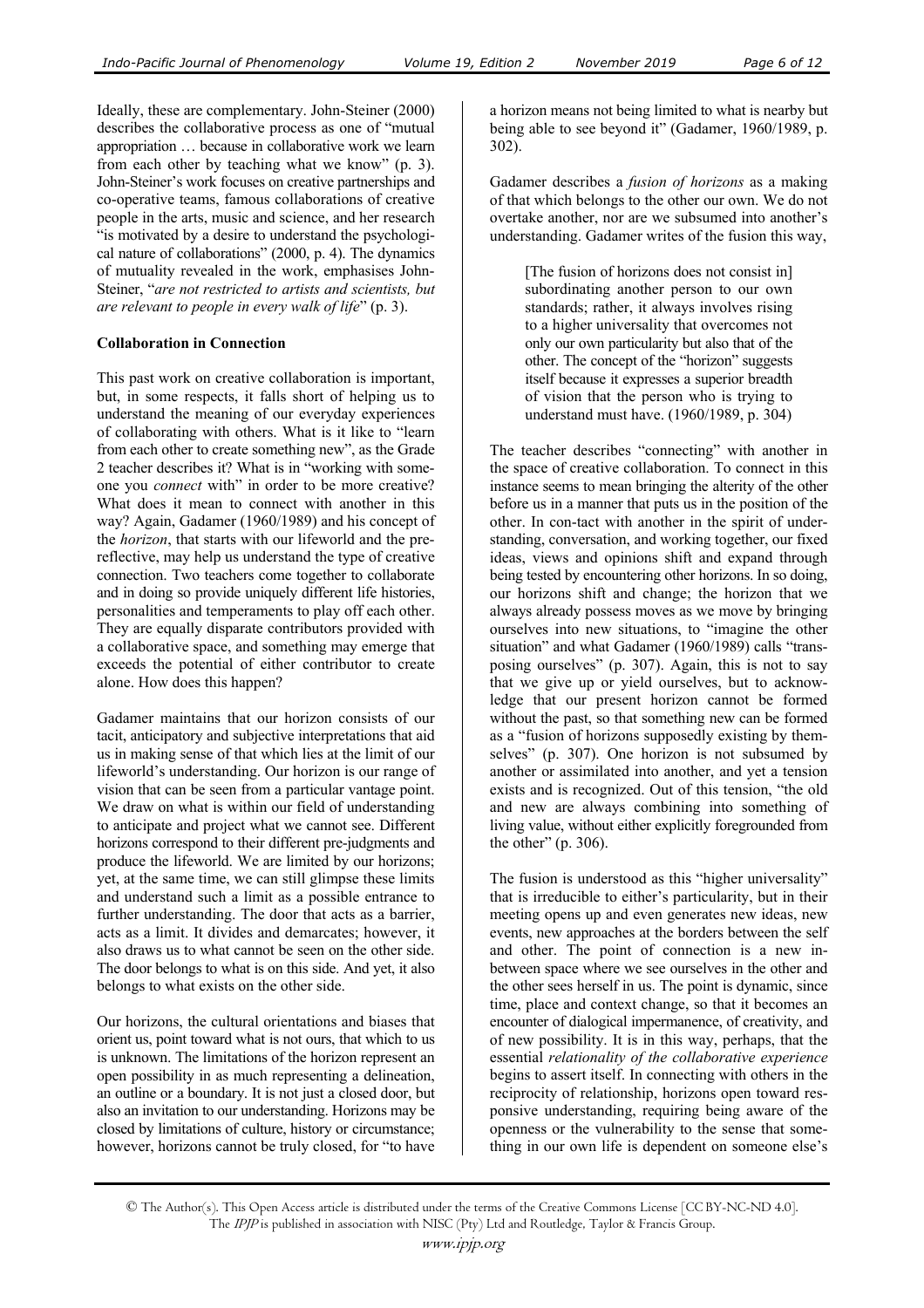responses and respons-ability. We turn now to viewing collaboration as a crafting of our own and others' dependencies inside a web of interconnected individuals.

## **Creative Trust**

Collaboration, which derives from the Latin verb *collaborare* "to work with", is in essence a relational phenomenon. It is not surprising, then, that, when asked to recount a lived experience of what it is like to collaborate, a fundamental quality of human relations would inevitably emerge. This is especially so when the experience being described is open to unpredictable possibility and fraught with the unknown. The theme of trust surfaced as an important one for many teachers as it relates to their experiences of collaboration with their colleagues. Researchers in teacher collaboration have noted the importance of creating an atmosphere of mutual trust among teachers (Berry, Daughtrey, & Wieder, 2009; Cheng & Ko, 2009; Fulton & Britton, 2011). However, outside of saying that trust is fundamental in the collaborative process, the *experience of trust* in the collaborative relationship has not been fully described.

### **Trust as Phenomenological Ground**

Trust is essential for human co-existence, and yet it is precarious. It points to the precariousness of human existence. Phenomena of trust reveal what is essential about our relations with others and the world we inhabit together. A self is *relational in being what it is* in relation to others and the world shared with others. Welz (2010) asserts that "We are not simply relational. Being relational becomes a question of being ourselves in the relation" (p. 17). In trusting, we are ourselves in question. Whether the relation to the other is a trusting relation depends on whether *we* trust. Of course, it also depends on whether the other trusts us. Do we show ourselves to be trustworthy? Trust is a dual experiential phenomenon. Welz (2010) says, "The self as relational is 'open' towards that to which it relates. As relational, one is outside oneself … . Yet, we are not simply outside ourselves. Rather, this is how we are ourselves; we *are* in relation to others" (p. 17).

A teacher describes the experience of trust in the collaborative process this way:

The music department at any school typically consists of just one person: the music teacher  $\ldots$ . The PD<sup>2</sup> music teachers do on a regular basis is also very individualized; practising their instruments, studying scores, and practising conducting gestures are just a few examples.

Engaging in collaborative PD (especially in a

 $\overline{a}$ 

creative context) can be like a breath of fresh air that inspires, motivates, and recharges teachers' batteries. Each summer I attend a four to five day conducting symposium, most frequently the University of Toronto's Wind Conducting Symposium. The wealth of knowledge shared by clinicians is invaluable; however, the knowledge shared from teacher to teacher and the potentially lifelong connections formed are equally beneficial.

To stand in front of your peers and express your creative ideas takes a lot of courage. To stand in front of your peers, express your creative ideas through movement and gesture (no words), and trust that your peers will follow you in a collaborative music making experience takes a LOT of trust … . You have to be able to count on them in the moment ... it's difficult to explain.

What does it mean to say, "a collaborative music making experience takes a lot of trust"? What kind of trust is called for? What is it like to "count on" someone in a collaborative relation?

Utley (2014) develops the notion that trust is phenomenologically basic and central to human experience: "a ground of trust" (p. 196) is the *something beyond* what Merleau-Ponty described as our precarious existence always mediated by intertwined relationships in multiple directions. Utley contends that Merleau-Ponty does not explain "what he meant by this affective state that can be experienced as both anxiety and courage. It is presented for us as a state in which these parts are, at the same time, one and the same thing" (2014, p. 196). Utley proposes using the notion of trust to describe this intertwining of *courage and anxiety* as more than a mixture of the two, but rather something beyond "but simultaneous with these singularly conceived states, and yet as being able to be known as two states" (2014, p. 197).

The music teacher describes her lived experience of the courage it took to stand and express "creative ideas through movement and gesture (no words) …". The anxiety and courage inherent in the experience are "one and the same thing" (Utley, 2014, p. 197) and form a chiasmic relationship. The two experiences of anxiety and courage have aspects that can only be understood in the sense that they relate to each other. In the experience they are unified, but as two dimensions of the same experience they are different from each other. The teacher recounts "to stand in front", "to share", "to express" in the moment of the collaborative opening-of-oneself-toothers. There is great risk involved in the moment, a vulnerability in the presence of peers, of collaborators as co-creators (Howard et al., 2018).

<sup>2</sup> PD is an acronym for professional development.

<sup>©</sup> The Author(s). This Open Access article is distributed under the terms of the Creative Commons License [CC BY-NC-ND 4.0]. The IPJP is published in association with NISC (Pty) Ltd and Routledge, Taylor & Francis Group.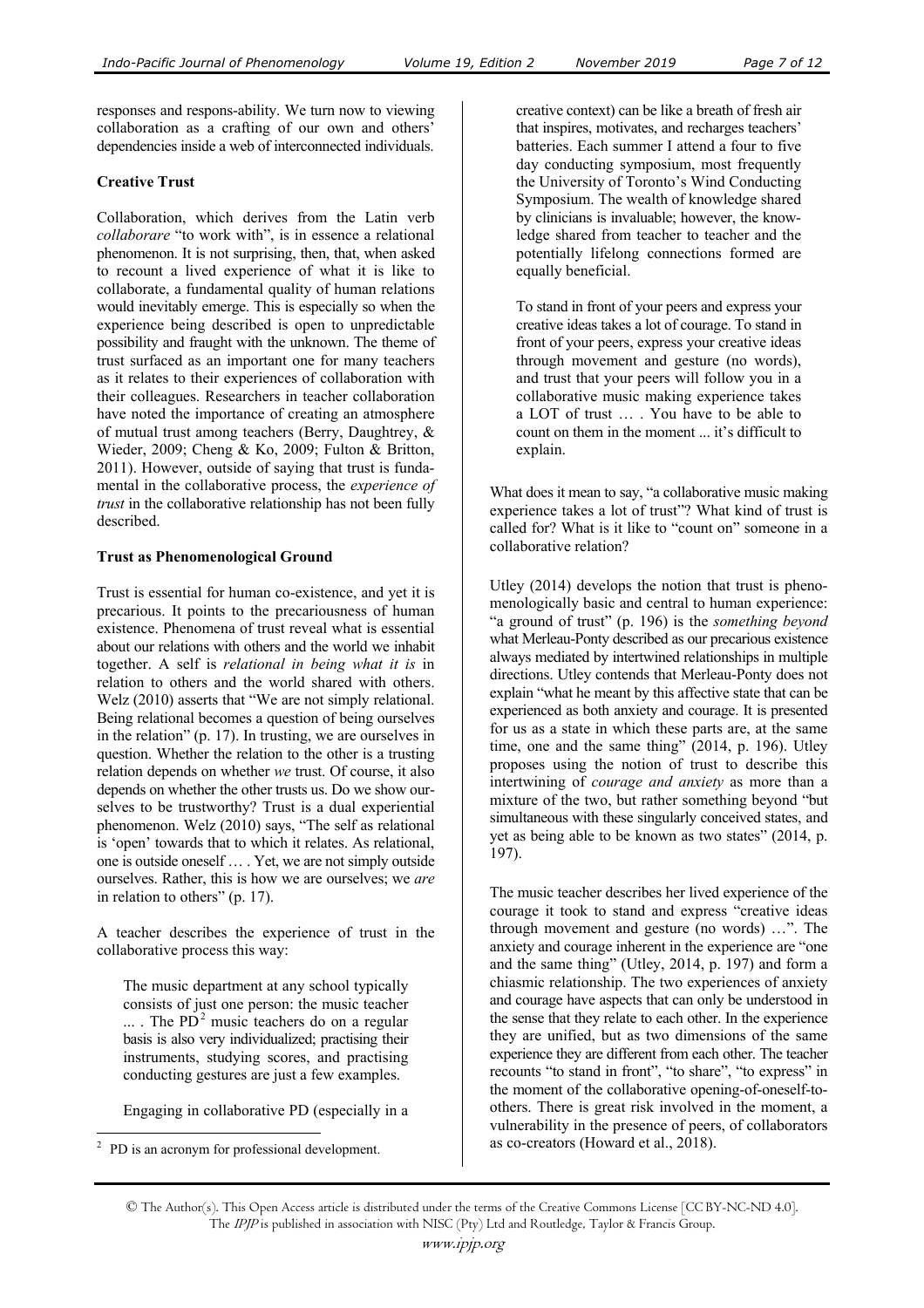Trust, Utley argues, as phenomenologically basic, is understood as the state experienced when a certain equilibrium is achieved where anxiety and courage exist in a balance that does not cancel out either state. Rather, in the fulcrum, the teacher is able to contribute, to perform, express, share, and co-create. The courage and anxiety are nested within each other in the moment, the pre-reflective lived instance of acting; the ground of trust aligns with our expectations and we are unaware of its existence. At other times, the vulnerabilities and risks delineate the anxiety and courage demanded of us (Howard et al., 2018). And yet, we most often get on with it and summon up the enthusiasm and optimism required. Without this existential balancing act between courage and anxiety, creating the phenomenological ground of trust, we would be paralyzed in the face of anxiety. But, most often, we are not paralyzed. Both states can thus be seen as constitutive in our everyday experience, affording us the ability to move through the fundamental precariousness of life.

#### **Trust as Counting on Others**

In the lived experience description above, the teacher writes that trust means "your peers will follow you in a collaborative music making experience". She adds that "You have to be able to count on them in the moment … it's difficult to explain". Another teacher wrote of an experience of collaboration:

My local family of schools' collaborative PD day had finally arrived. There would be approximately 15–17 Phys. Ed. teachers meeting to discuss our [teaching] programs and to create new curriculum units to help meet the new PE outcomes.

I awoke in the morning with a sense of excitement but also a sense of nervousness. I was excited to see some colleagues (I knew 3– 4 teachers within the group) and to share some ideas and strategies, but I was nervous as well. I was suddenly going to reveal how I ran my PE program in front of other PE specialists. Were they going to judge me? Would they disagree with how I ran certain parts of my program? Would the high school teachers (I teach junior high) suggest that the kids entering high school PE were not as prepared as they should be? It takes a lot to put yourself and your program out there for everyone to analyze.

… It seemed that everyone shared a sense of nervousness about revealing how they do things. The rotating sessions were filled with support and encouragement. We felt like a team; like people could really count on each other in important ways. We all knew we were in this together …

The idea of counting on others in the collaborative process emerges as another important theme. How do we count on others in such instances? What does it mean to say that others *count on us*? To count on others means to depend on them, to expect or, again, to trust that they will act or respond in a certain way. The idiom to "count on" is not related to the other meaning of the word *count*, which is to calculate or enumerate. To "count on", in the sense the teachers are using it, comes from the old French *conte*, which derives from the Latin *comes*, which originally meant "companion". "It was a compound noun formed from the prefix *com* – 'with' and *ire*, 'go', and so its underlying etymological meaning is 'one who goes with another'" (Ayto, 1990, p. 140). The deep relationality that imbues this casual and everyday idiom – *to count on* – and as reflected in the teachers' lived experience descriptions of anxiety and courage, speaks to our social beings as humans, and to our sense that other agents are at once a particularly salient source of risk for us. Yet others provide the possibility of overcoming an isolating selfhood, for together, "when we go together", we can do what neither of us can do alone.

... I am on my way to a theatre training conference, and I am excited and incredibly nervous. I am overly organized on this occasion. I have brought with me everything I could conceivably require for the day, even though my hotel room is only four blocks away. For a girl who wholeheartedly pushes collaboration for a living, I sure am nervous at the prospect of engaging in this very thing. I don't know for certain, but I assume that a large part of the course will include collaboration with theatre educators I have never met. I feel vulnerable at the thought of sharing this part of myself with people I don't know. I start to wonder whether I'll "measure up", and question if I am perhaps a bit out of my league.

... The experience was an incredibly powerful lesson on the importance of collaboration, on trusting and depending on one another, on really counting on your fellow performers and learners, on the transformative power of process theatre, and the value of the arts in the curriculum.

I returned to my [own] students energized and inspired. It served as a helpful reminder to me that collaboration with one's peers can feel frightening, if the proper foundation is not yet in place.

In this lived experience description, *to count on* seems to be something more than a mere expectation that people will act or respond as we hope. In this type of creative collaboration, the teacher describes the fellow

<sup>©</sup> The Author(s). This Open Access article is distributed under the terms of the Creative Commons License [CC BY-NC-ND 4.0]. The IPJP is published in association with NISC (Pty) Ltd and Routledge, Taylor & Francis Group.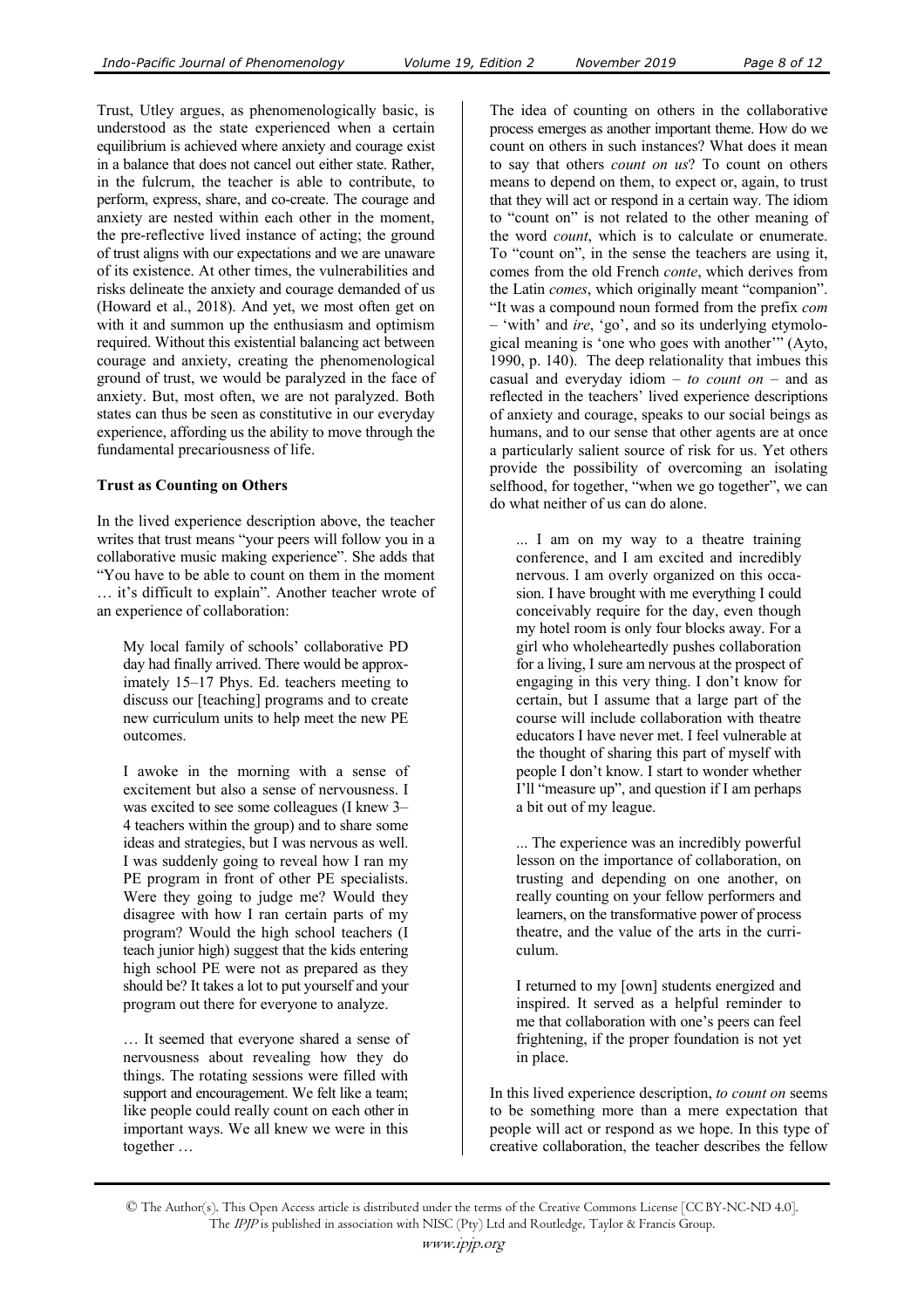collaborators as becoming embedded in her plans, and the success of the plan is dependent on what she expects to come to pass. In this sense, the *counting on* creates a dependence: "The experience was an incredibly powerful lesson on the importance of collaboration, on trusting and depending on one another, on really counting on your fellow performers and learners …". And yet, this dependence does not simply go one way in the collaborative relationship. We each know that others understand how our success depends on what they will do. It is in this way that we can count on others to respond to our counting on them. We trust others and they respond to that trust in recognizing their own dependency.

However, as we know full well, a trust such as this can be misplaced. Jones (2010) writes, "When trust is mutual, we become a genuine 'we', a pair (or more) of agents in cahoots with each other … we come to count on the other responding to our dependency in the pursuit of a joint project" (p. 76). The Physical Education teacher above writes:

I quickly realized that nobody was there to judge me ... . The rotating sessions were filled with support and encouragement. We felt like a team; like people could really count on each other in important ways. We all knew we were in this together …

The phenomenological ground of trust, of mutual dependency or interdependence, seeks equilibrium in anxiety and courage, balancing the perception of risk. Trust is implicated in our way of being. As the above teacher describes, it creates the special feel of our existence. But this sense of balance can be disrupted and keenly experienced as a rift or rupture. Trust is betrayed when it is misplaced.

As we were nearing completion of our project, it became apparent those working on it had different ideas about the final product … related to this, one member of the group was balancing this project and home responsibilities that made it difficult to complete their promised contributions ... . The delay was a source of stress and concern for the rest of the group. I think all group members should be able to count on one another to carry out their parts …

A break or a rift in trust disrupts the equilibrium of

the phenomenological ground of trust and something shifts. Løgstrup (1971) characterizes trust as both the basic social feature of our lives and a personal attitude toward the new. The "new" of which Løgstrup writes connects with possibility, a sense of hopeful generativity which results in making us vulnerable when the expected possibility is not realized or is thwarted. Vulnerability and hope are both aspects of trust. Løgstrup writes,

Trust is not of our own making; it is given. Life is so constituted that it cannot be lived except as one person surrenders something of himself to the other person either by trusting him or [by] asking him for his trust. (p. 19)

Trust is not a decision, but a matter of courage to share with others, daring to share responsibility, daring to open oneself to vulnerability, to understanding, and to interpretation.

### **Conclusion**

Re-conceptualizing teachers' identities as collaborators requires going beyond the efforts of conceptualizing to thinking deeply about the lived experience of teachers as they engage with students and each other in the practical everyday-ness of their professional, and also personal, lives. Understanding what it means for teachers to collaborate, and for a teacher to *be* a collaborator, is important. As we have seen, the concept of collaboration and providing opportunities for teachers to grow both personally and professionally by working together to become "more knowledgeable about how to shift from cultures of individualism to cultures of collaboration" (Hargreaves & O'Connor, 2018, p. 8) is growing in importance. However, undertaking such work calls for something else: a phenomenological sensitivity to the concerns of professional teaching practice and the personal and social practices of everyday life. The research presented here has attempted to employ a phenomenology of practice approach (van Manen, 2016) to deepen our understanding of teachers' experiences of the collaborative process, and of how collaboration, understood experientially, intersects with human generativity to present a new creative imaginary as a complex dynamic of nuanced and multifaceted human relationality. It is in this way that phenomenological research may contribute to the field of teacher collaboration by inquiring into the lived meaning of creating together as a human experience deeply connected to the personal and professional lives of teachers.

## **Referencing Format**

Howard, P. (2019). Collaboration as a new creative imaginary: Teachers' lived experience of co-creation. *Indo-Pacific Journal of Phenomenology*, *19*(2), 12 pp. doi: 10.1080/20797222.2019.1684494

<sup>©</sup> The Author(s). This Open Access article is distributed under the terms of the Creative Commons License [CC BY-NC-ND 4.0]. The IPJP is published in association with NISC (Pty) Ltd and Routledge, Taylor & Francis Group.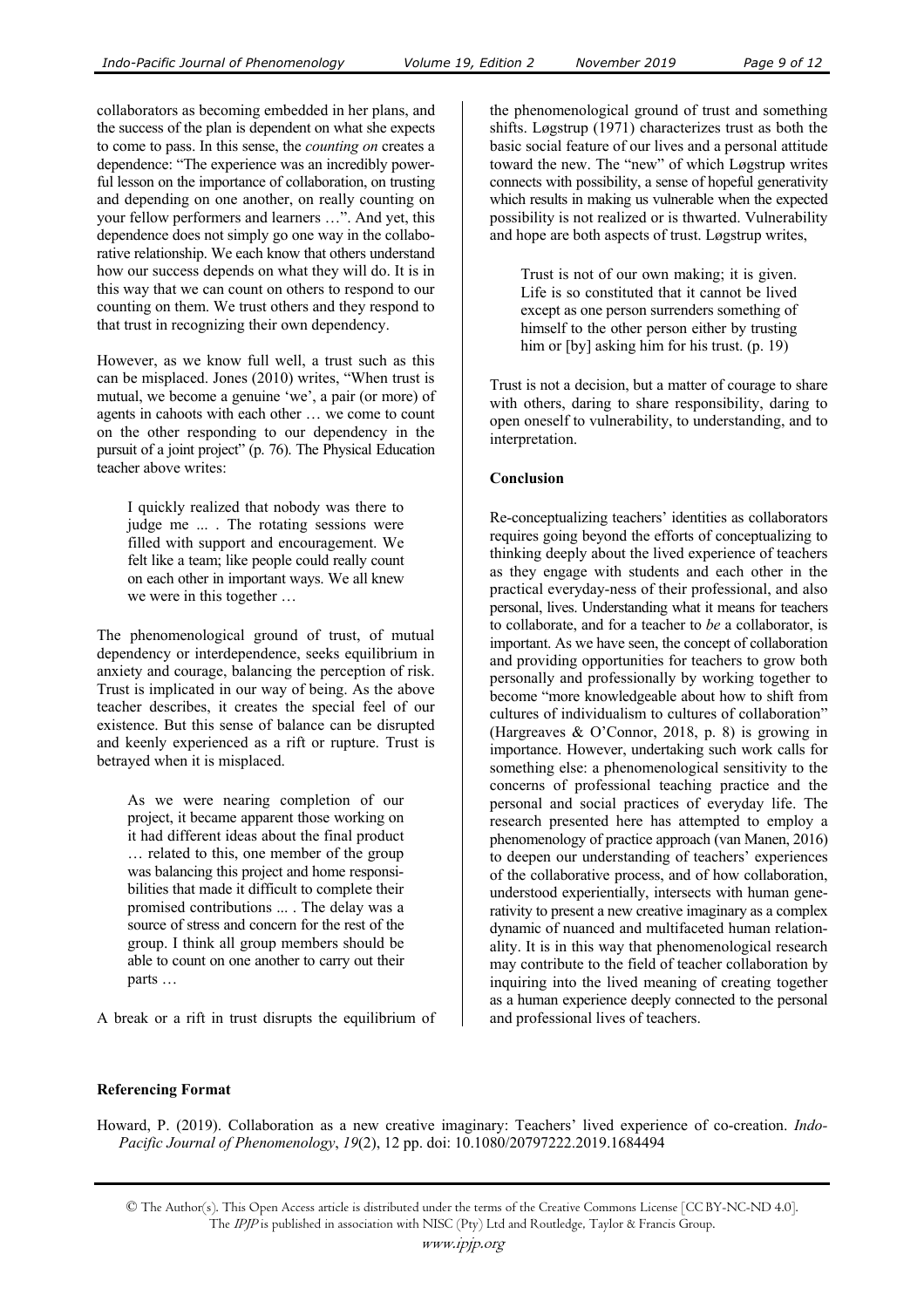#### **About the Author**

*Patrick Howard Associate Professor of Education Cape Breton University Sydney, Nova Scotia Canada*  E-mail address: Patrick\_Howard@cbu.ca



Currently Associate Professor of Education at Cape Breton University in Sydney, Nova Scotia,

Canada, Dr Patrick Howard developed his interest in the intersections between issues of sustainability and education during a more than twenty-year high school teaching career in coastal communities on the island of Newfoundland, Canada.

Dr Howard's research and writing have been dedicated to exploring how our defining human abilities, creativity, language and imagination, as products of nature, are mediums by which we may grow in our relationships with the living places we inhabit. A common theme of his work is how teaching and learning can deepen the human-nonhuman interrelationship to provide a vital, dynamic vision of education based on life values. His research has been published widely in both national and international journals.

Dr Howard is a founding member of the Environmental and Sustainability Education in Teacher Education Standing Committee of the Canadian Network of Environmental Education and Communication (EECOM). He is also an Associate Editor of the open access journal *Phenomenology & Practice*.

#### **References**

Ayto, J. (1990). *Bloomsbury dictionary of word origins.* London, UK: Bloomsbury Publishing.

Barrett, M. S. (2012). Troubling the *creative imaginary*: Some possibilities of ecological thinking for music and learning. In D. J. Hargreaves, D. E. Miell, & R. A. R. MacDonald (Eds.), *Musical imaginations: Multidisciplinary perspectives on creativity, performance, and perception* (pp. 206–219). Oxford, UK: Oxford University Press.

Barrett, M. S. (Ed.). (2016). *Collaborative creative thought and practice in music*. New York, NY: Routledge.

- Berry, B., Daughtrey, A., & Wieder, A. (2009). *Collaboration: Closing the effective teaching gap* (Research Report). Centre for Teaching Quality. Retrieved from https://www.teachingquality.org/content/collaboration-closing-effectiveteaching-gap
- C21. (2017). *Canadians for 21st century learning and innovation*. Retrieved from http://c21canada.org
- Cheng, L. P., & Ko, H. (2009). Teacher-team development in a school-based professional development program. *The Mathematics Educator*, *19*(1), 8–17. Retrieved from https://files.eric.ed.gov/fulltext/EJ867894.pdf
- Csikszentmihalyi, M. (1996). *Creativity: Flow and the psychology of discovery and invention*. New York, NY: Harper Perennial.
- Dahlberg, K. (2006). The essence of essences The search for meaning structures in phenomenological analysis of lifeworld phenomena. *International Journal of Qualitative Studies on Health and Well-being*, *1*(1). 11–19. doi: 10.1080/17482620500478405

Dahlberg, K., Drew, N., & Nyström, M. (2002). *Reflective lifeworld research*. Lund, Sweden: Studentlitteratur.

Fullan, M. (2013). *Great to excellent: Launching the next phase of Ontario's education agenda*. Retrieved from http://www.michaelfullan.ca/wp-content/uploads/2013/09/13\_Fullan\_Great-to-Excellent.pdf

<sup>©</sup> The Author(s). This Open Access article is distributed under the terms of the Creative Commons License [CC BY-NC-ND 4.0]. The IPJP is published in association with NISC (Pty) Ltd and Routledge, Taylor & Francis Group.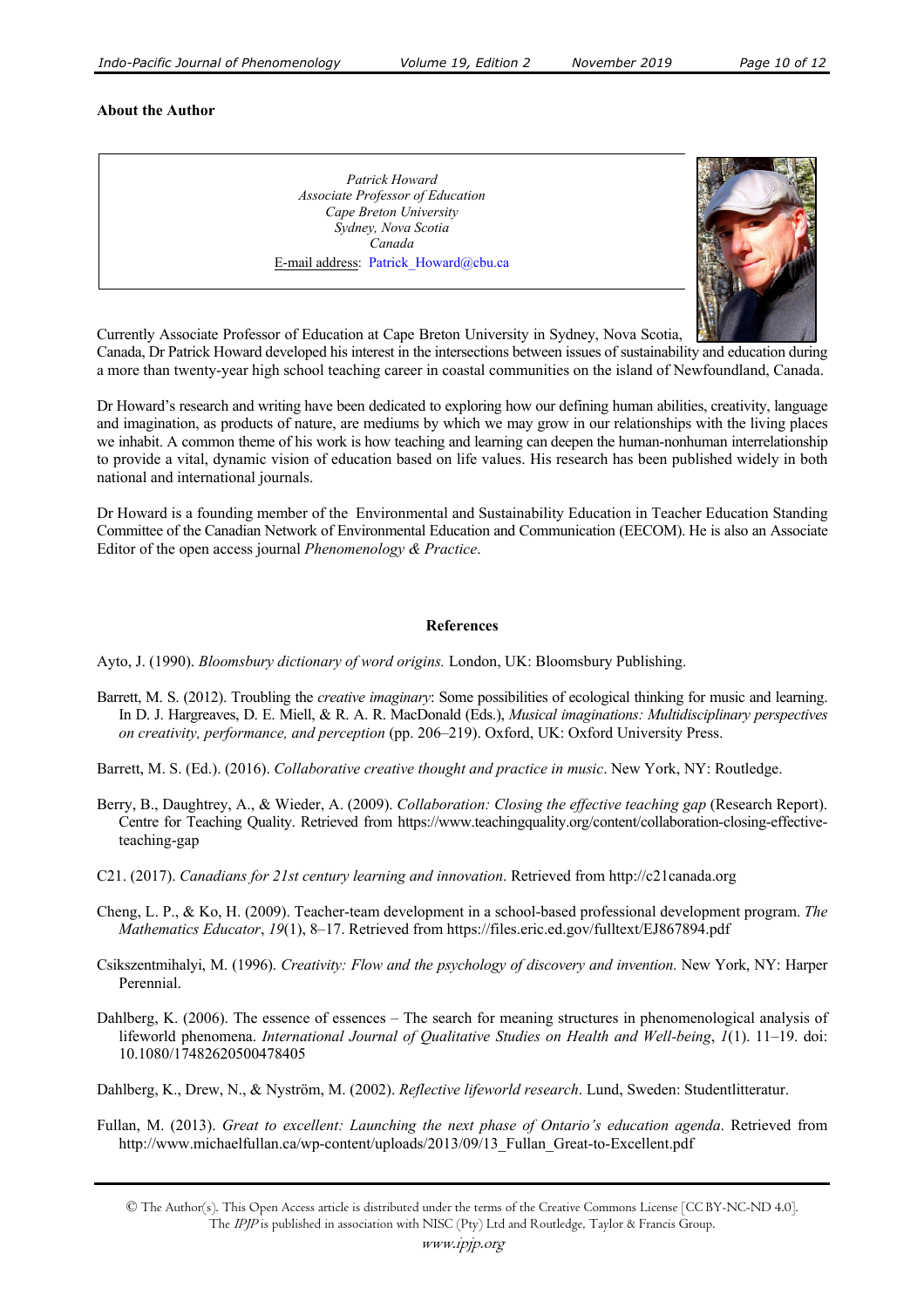- Fullan, M., & Langworthy, M. (2013). *Towards a new end: New pedagogies for deep learning.* Seattle, Washington, DC: Collaborative Impact. Retrieved from http://www.newpedagogies.nl/images/towards\_a\_new\_end.pdf
- Fullan, M., & Langworthy, M. (2014). *A rich seam: How new pedagogies find deep learning*. London, UK: Pearson. Retrieved from http://www.michaelfullan.ca/wp-content/uploads/2014/01/3897.Rich\_Seam\_web.pdf
- Fulton, K., & Britton, T. (2011*)*. *STEM teachers in professional learning communities: From good teachers to great teaching*. Washington, DC: National Commission on Teaching and America's Future. Retrieved from http://www. wested.org/online\_pubs/1098-executive-summary.pdf
- Gadamer, H.-G. (1989). *Truth and method* (2nd ed.) (J. Weinsheimer & D. G. Marshall, Trans.). New York, NY: Crossroad Publishing. (Original work published 1960 and first translated into English 1975)
- Giorgi, A. (1997). The theory, practice, and evaluation of the phenomenological method as a qualitative research procedure. *Journal of Phenomenological Psychology*, *28*(2), 235–260. doi: 10.1163/156916297X00103
- Grøn, A., & Welz, C. (Eds.). (2010). *Trust, sociality, selfhood*. Tübingen, Germany: Mohr Siebeck.
- Hargreaves, A., & O'Connor, M. T. (2018). *Collaborative professionalism: When teaching together means learning for all*. Thousand Oaks, CA: Corwin.
- Howard, P., Becker, C., Wiebe, S., Carter, M., Gouzouasis, P., McLarnon, M., Richardson, P., Ricketts, K., & Shuman, L. (2018). Creativity and pedagogical innovation: Exploring teachers' experiences of risk-taking. *Journal of Curriculum Studies*, *50*(6), 850–864. doi: 10.1080/00220272.2018.1479451
- Husserl, E. (1998). *Ideas pertaining to pure phenomenology and to a phenomenological philosophy* (F. Kersten, Trans.). Dordrecht, The Netherlands: Kluwer Academic Publishing. (Original work published 1913)
- John-Steiner, V. (2000). *Creative collaboration*. New York, NY: Oxford University Press.
- Jones, K. (2010). Trust and personhood: Counting on one another. In A Grøn & C. Welz (Eds.), *Trust, sociality, selfhood* (pp. 67–81). Tübingen, Germany: Mohr Siebeck.
- Løgstrup, K. E. (1971). *The ethical demand* (T. I. Jensen, Trans.). Philadelphia, PA: Fortress Press.
- Montiel-Overall, P. (2005). A theoretical understanding of teacher and librarian collaboration (TLC). *School Libraries Worldwide*, *11*(2), 24–48.
- Moran, S., & John-Steiner, V. (2004). How collaboration in creative work impacts identity and motivation. In D. Miell & K. Littleton (Eds.), *Collaborative creativity: Contemporary perspectives* (pp. 11–25). London, UK: Free Association Books.
- *Online Etymology Dictionary*. (2019). Collaborate. Retrieved from https://www.etymonline.com/search?q=collaborate
- Ontario Ministry of Education. (2016). *21st century competencies*. Retrieved from http://www.edugains.ca/resources21CL/ About21stCentury/21CL\_21stCenturyCompetencies.pdf
- Richards, R. (2007). Everyday creativity: Our hidden potential. In R. Richards (Ed.), *Everyday creativity and new views of human nature: Psychological, social, and spiritual perspectives* (pp. 25–53). Washington, DC: American Psychological Association. doi: 10.1037/11595-001
- Roe, P. (2007). *A phenomenology of collaboration in contemporary composition and performance* (Unpublished doctoral dissertation). University of York, UK. doi: 10.21427/pdys-mm48
- Sawyer, K. (2008). *Group genius: The creative power of collaboration*. New York, NY: Basic Books.

Schrage, M. (1990). *Shared minds: The new technologies of collaboration*. New York, NY: Random House.

<sup>©</sup> The Author(s). This Open Access article is distributed under the terms of the Creative Commons License [CC BY-NC-ND 4.0]. The IPJP is published in association with NISC (Pty) Ltd and Routledge, Taylor & Francis Group.